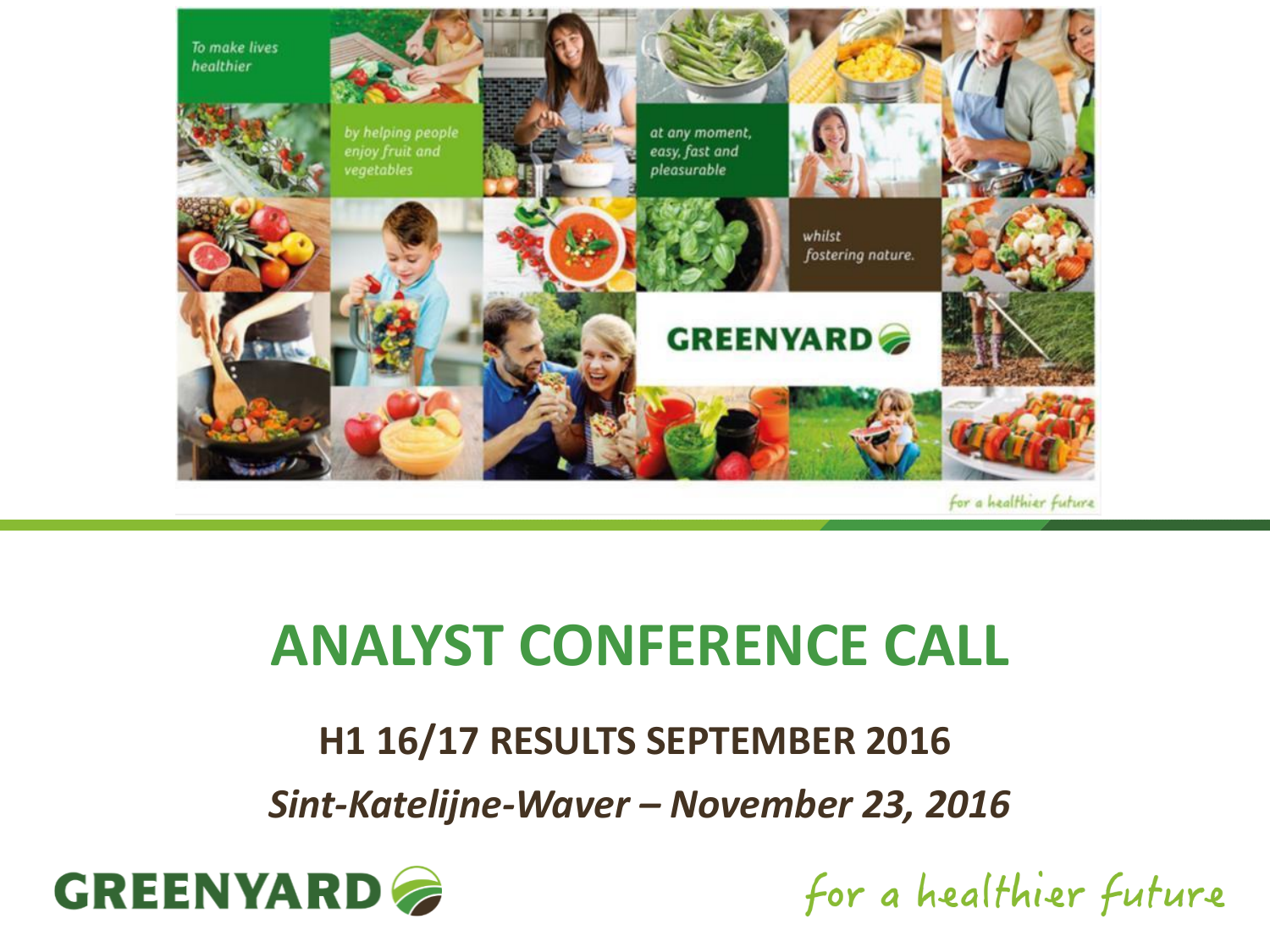## **Our vision is "to make lives healthier by helping people enjoy fruit and vegetables at any moment, easy, fast and pleasurable, whilst fostering nature"**



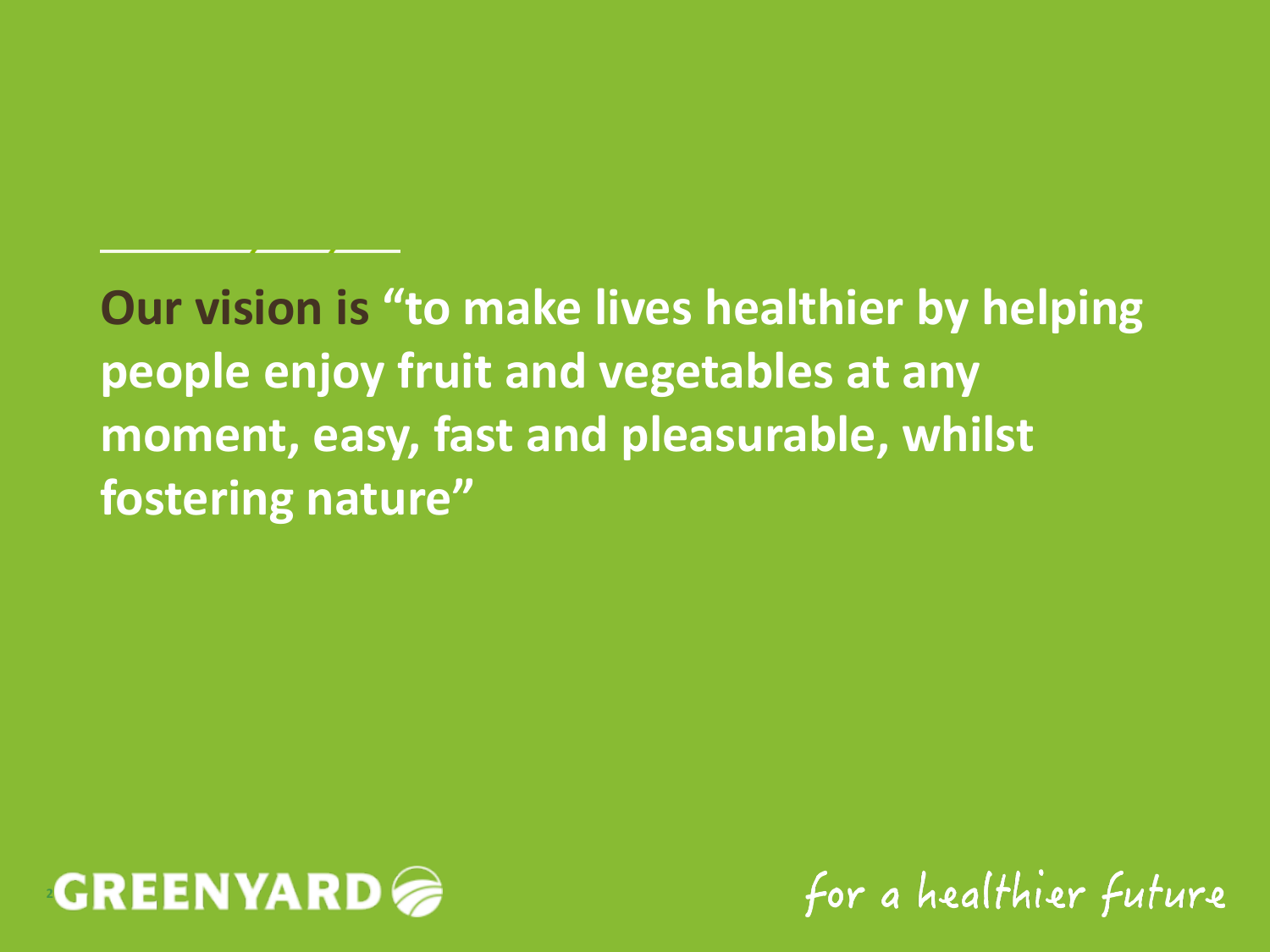#### **Disclaimer**

This presentation has been prepared by the management of Greenyard NV (the Company). It provides information on the Company and its subsidiaries. Save where otherwise indicated, the Company is the source of the content of this presentation.

The majority of the Presentation refers to LFL numbers, which implies that comments are made as if both Univeg and Peatinvest were already consolidated for 6 months in FY 2015/2016 for underlying performance reasons.

This Presentation contains statements and estimates about anticipated future performances. Such statements and estimates are based on various assumptions and assessments of known and unknown risks, uncertainties and other factors, which were deemed reasonable when made but may or may not prove to be correct. Actual events are difficult to predict and may depend upon factors that are beyond control. Therefore, actual results, financial conditions, performances or achievements, or market results, may turn out to be materially different from any future results, performances or achievements expressed or implied by such statements and estimates. Given these uncertainties, no representations are made as to the accuracy or fairness of such forward-looking statements, forecasts and estimates.

No representation or warranty, express or implied, is or will be made in relation to this Presentation or in relation to any other written or oral information made available to any recipient in connection with any further investigation of the Company and no responsibility or liability is or will be accepted in relation to it by the shareholders of the Company or by any of their respective directors, officers, employees or agents. The shareholders of the Company and their respective subsidiaries and associated companies and their respective directors, officers, employees and agents expressly disclaim any and all liability which may be based on any errors in this Presentation or omissions therein.

In providing the Presentation, the Company does not undertake any obligation to provide any recipient with access to any additional information or to update this Presentation or any other information provided or to correct any inaccuracies therein that may become apparent. Any recipient of the Presentation that is potentially investing in the Company, is recommended to seek its own independent financial, legal or other advice to conduct their own investigation and analysis of the Company. When contemplating a decision to invest, recipients of the Presentation should base their decision on their own research of the Company themselves.

Rounding difference may occur in this press release as most of the tables are in  $\epsilon$  m.

This Presentation has not been submitted to the FSMA for approval.

All disputes in respect of this document will be resolved exclusively in the courts of Belgium under Belgian Law.

By receiving this document you agree to be bound by the foregoing limitations and restrictions.

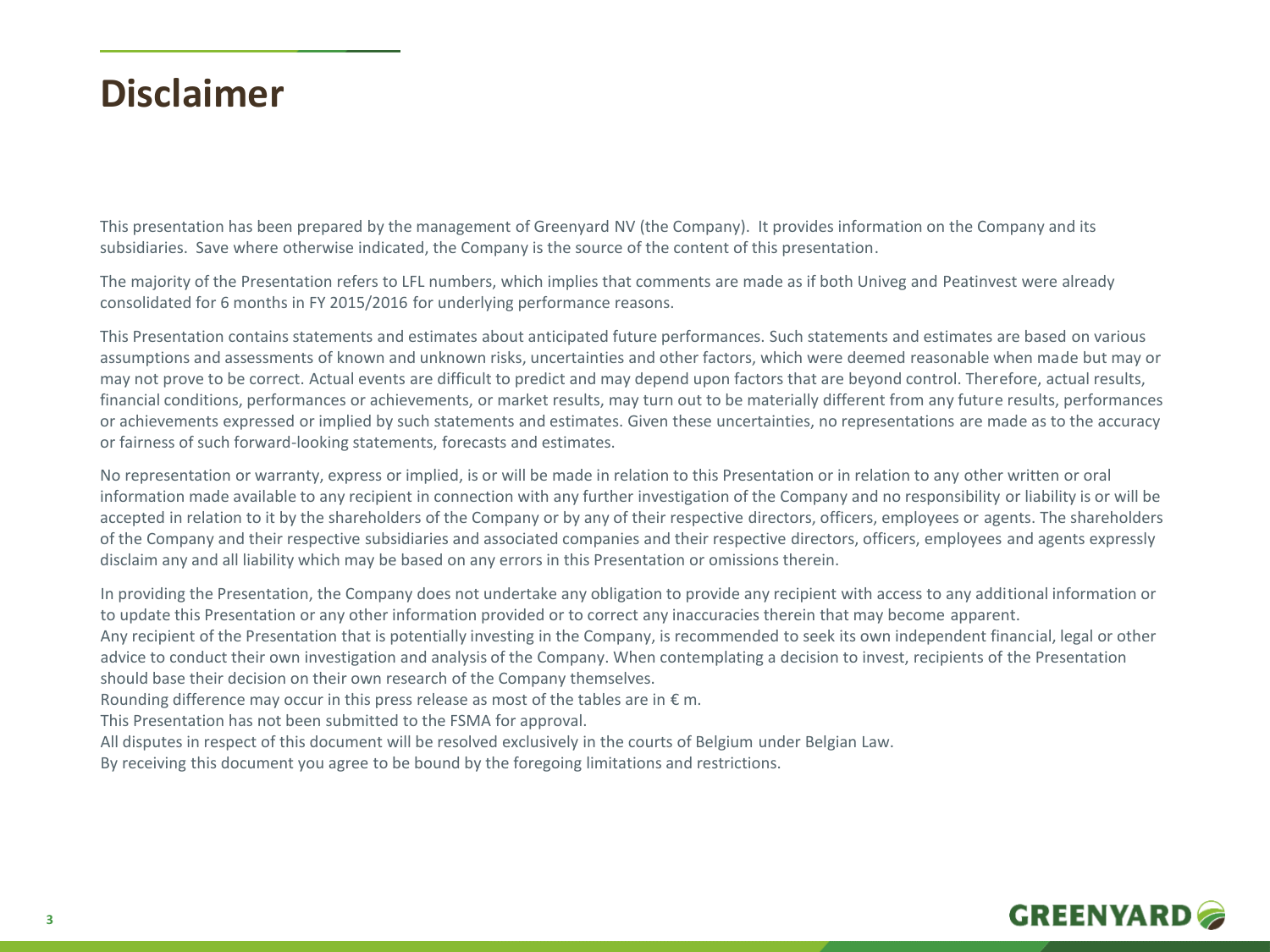#### **Content**

|                | Key highlights & financials        |
|----------------|------------------------------------|
| $\overline{2}$ | Sales evolution                    |
| $\overline{3}$ | <b>REBITDA evolution</b>           |
| $\overline{4}$ | <b>Segmental Sales and REBITDA</b> |
| 5              | Financial Result & Net profit      |
| 6              | Capex                              |
| 7              | Net debt                           |
| 8              | Refinancing                        |
| 9              | Outlook                            |
| 10             | Strategy update                    |

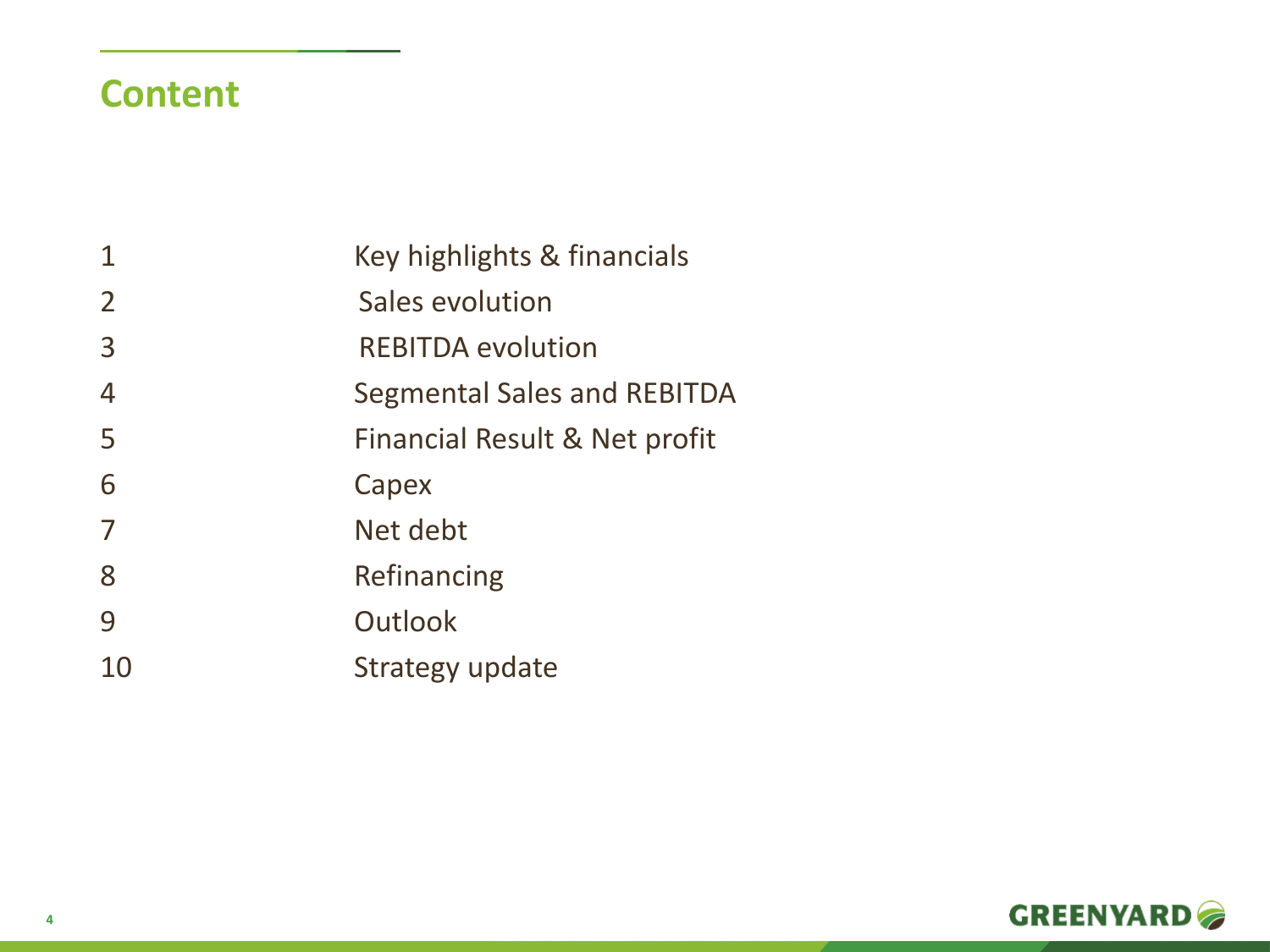#### **1 – Key highlights**

| $\left  \text{(in } \in \mathbb{m} \text{,} \mathbb{N} \right  \right $ | H1 15/16* | H1 16/17 | YoY     |
|-------------------------------------------------------------------------|-----------|----------|---------|
| Sales                                                                   | 1.975,6   | 2.146,1  | 8,6%    |
| <b>REBITDA</b>                                                          | 72,5      | 77,7     | 7,2%    |
| <b>REBITDA margin %</b>                                                 | 3,7%      | 3,6%     |         |
| Net result                                                              | 2,2       | 6,8      | 210%    |
| <b>EPS</b>                                                              | 0,05      | 0,15     | 210%    |
| <b>NFD</b>                                                              | 415,4     | 379,0    | $-8,8%$ |
| NFD/LTM REBITDA                                                         | 3,1       | 2,7      |         |

- (1) Sales up 8,6% thanks to strong internal growth
- (2) REBITDA up 7,2% driven 'Fresh' & 'Horticulture'
- (3) Long Fresh performs well despite price pressure & weather impact
- (4) Investments in future growth ongoing
- (5) Leverage improved to 2,7x (vs. 3,1x September '15)
- (6) Refinancing is being investigated
- (7) Strategic development & quest for synergies on track

\* Like-for-like as if Fresh & Horticulture were included for 6 months in H1 15/16

Like-for-like in the presentation: Sales, REBITDA & Net financial charges **<sup>5</sup>**

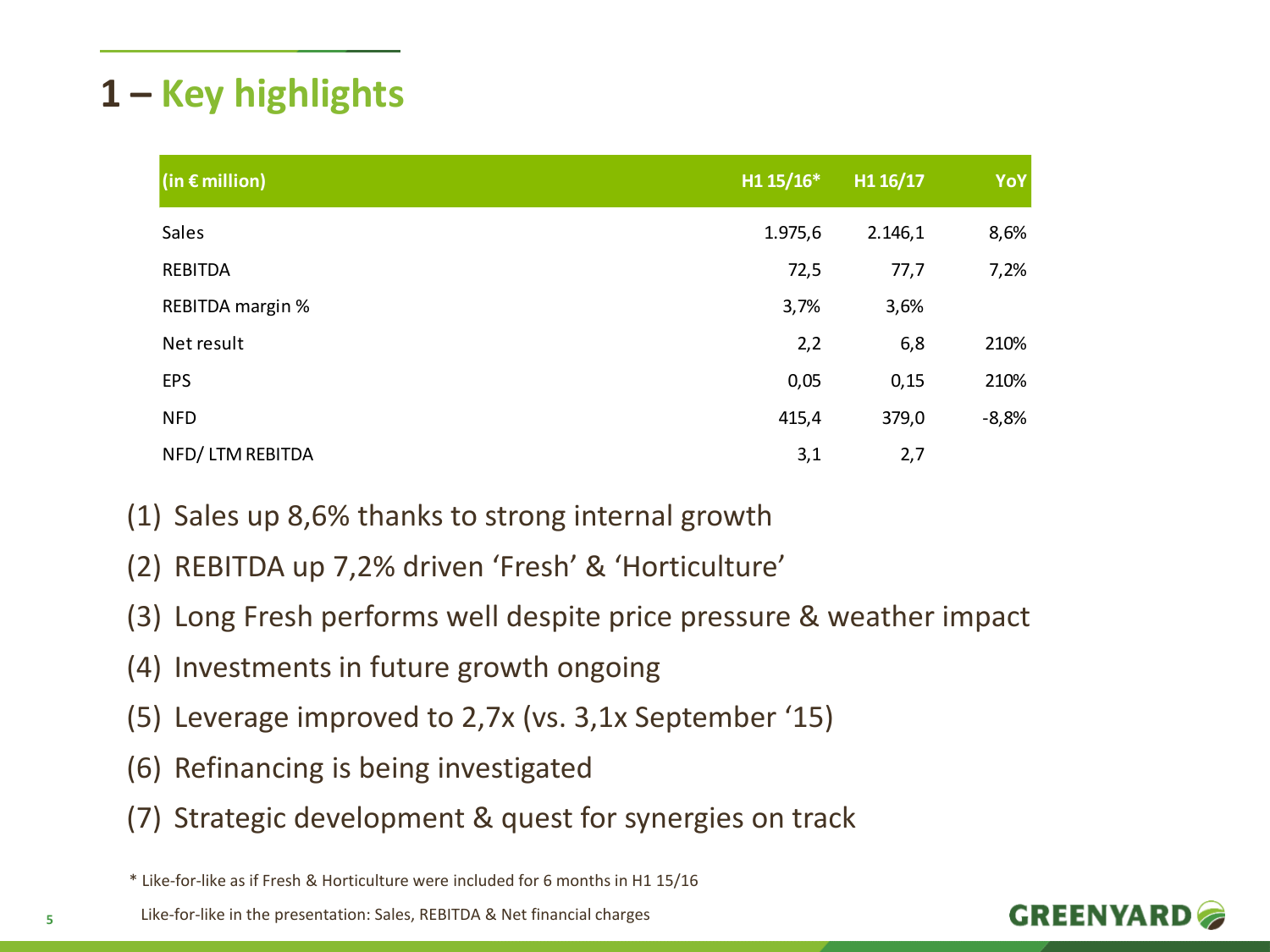#### **2 – Sales evolution – Strong internal growth driving top line**



- Overall sales growth of 8,6%
- Internal growth of 6,8% driven by Fresh and Long Fresh supported by ongoing price-mix improvements & volume growth
- Lutèce included for the first time boosts top line by 2,8%
- FX had a small negative impact (-0,9%), mainly due to the GBP
- Core markets continue to perform strongly

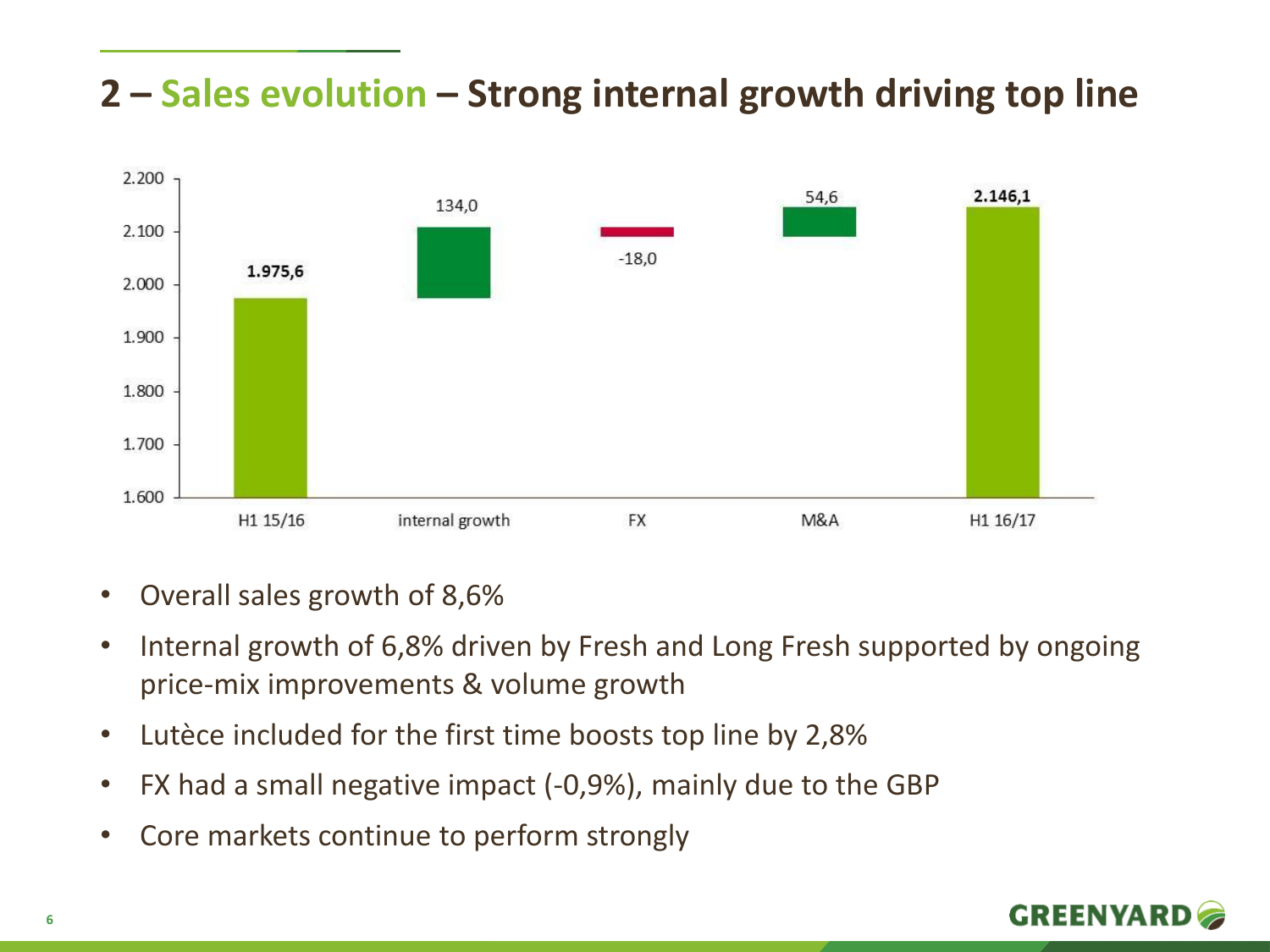#### **3 – REBITDA – up 7,2% driven by Fresh & Horticulture**



Segment overview:

- o **Fresh**' REBITDA strongly up (+11,5%) driven by strong growth in core markets, ongoing pricing and price-mix improvement as well as an enhanced underlying performance after adjusting cost base
- o **Long Fresh** reports a 2,5% drop despite some headwinds
- o **Horticulture**'s REBITDA up 30% thanks to improved product mix

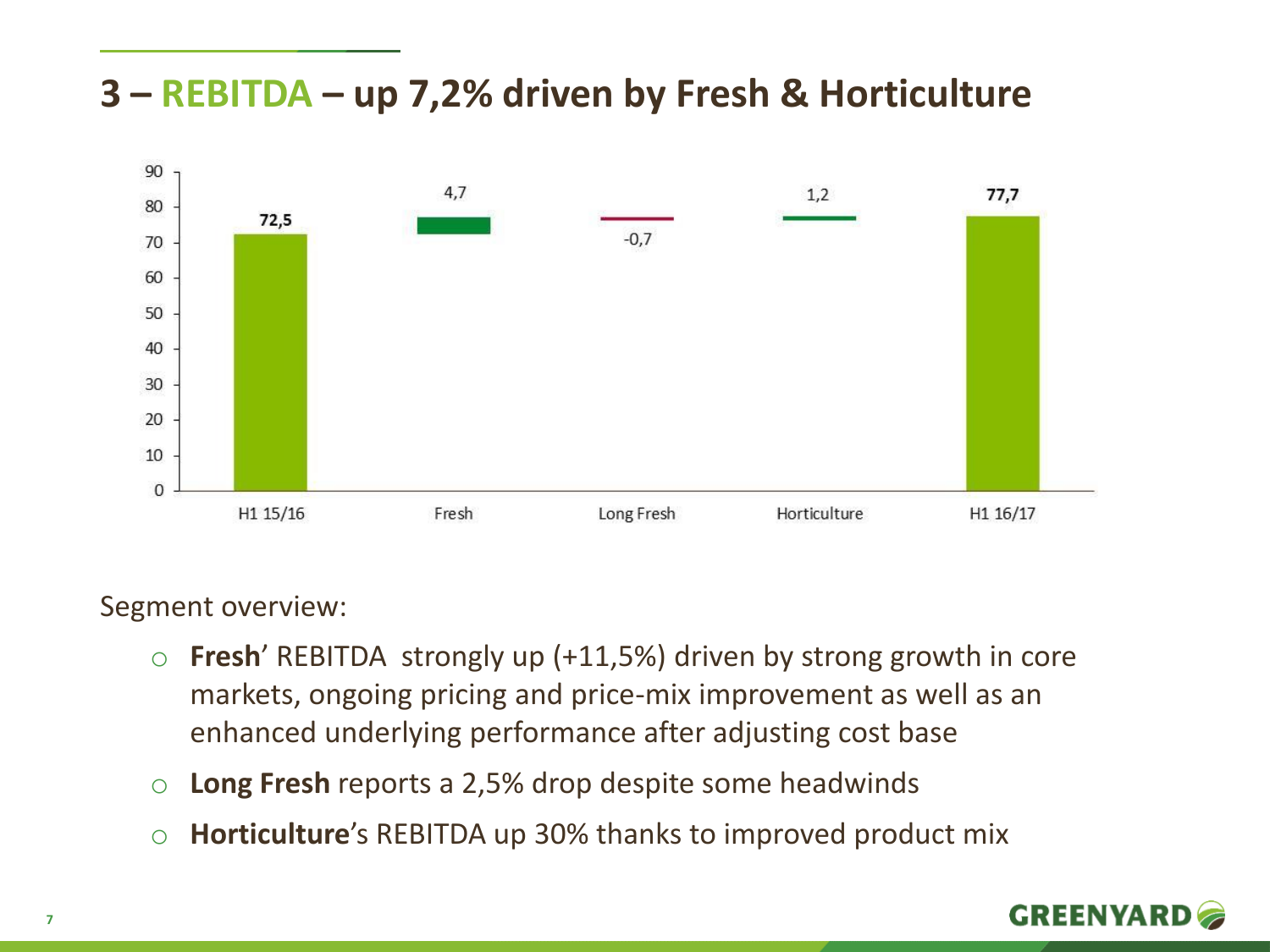#### **4 – Fresh – Strong internal growth boosts sales**



- Sales up strongly (+6,9%) driven by internal growth (7,5%) whereas FX is slightly negative (-0,6%) mainly related to the GBP
- Core markets such as Germany, Netherlands perform strongly but also Poland & Czech Republic continue their growth
- 'Growth markets' grew in line with the entire division at constant currencies
- Product mix continues to be favoured by strong demand in exotics, Ready-To-Eat F&V and mixes (convenience)

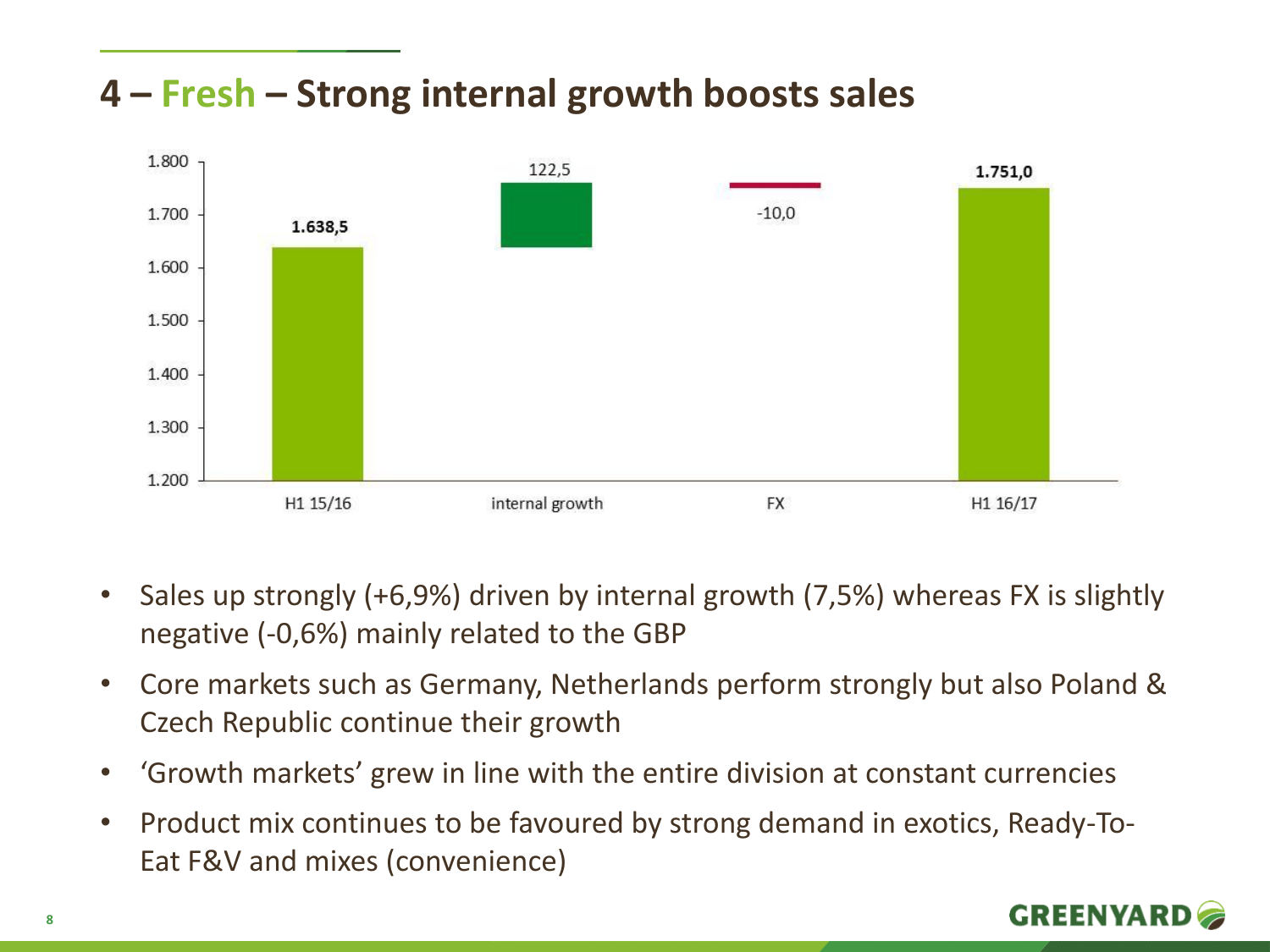#### **4 – Fresh – REBITDA boosted by top line & ongoing trends**



- REBITDA increases significantly (+11,5%) propelled by internal growth (8,6%) as positive pricing, price-mix and volume growth are continuing
- Margin increased by 10bps to 2,6%
- Ongoing demand for Ready-to-Eat and convenience in many markets
- Efficiencies relate to ongoing optimisations as well as good cost control in our sourcing operations

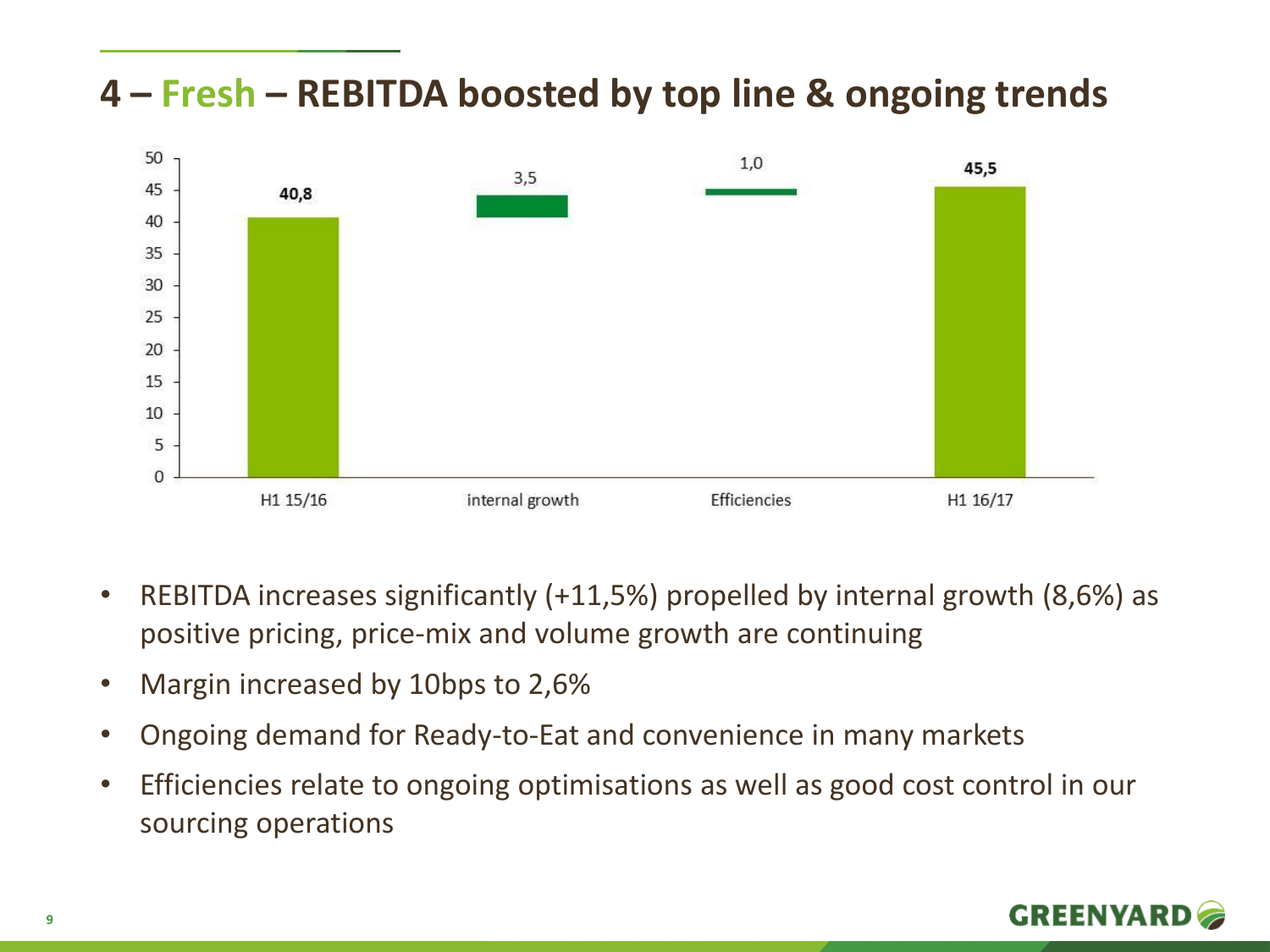#### **4 – Long Fresh – Internal growth & Lutèce drivers of top line**



- Sales growth of 19,6% is driven by a strong internal growth (+4,1%) and the acquisition of Lutèce (+18,2%)
- Volume growth, pricing and also price-mix, driven by portfolio management, supported the strong internal growth of 4,1%
- First consolidation of Lutèce added  $\epsilon$  54,5m to sales & integration is on track
- FX impacted sales negatively by 2,8% driven by the GBP

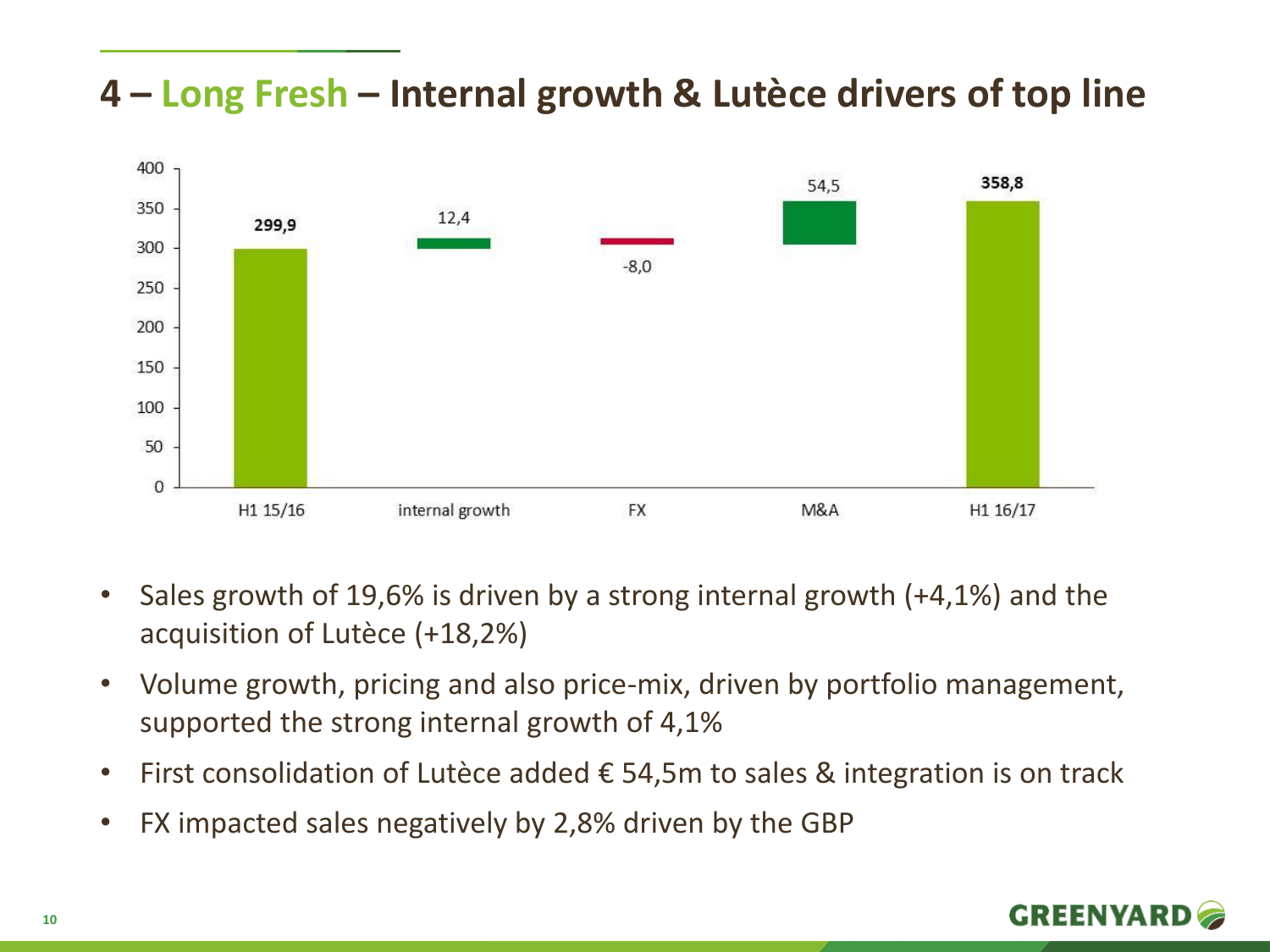#### **4 – Long Fresh – REBITDA stable despite pricing & lower cost absorption**35  $0,9$  $1,4$ 30 27.5 26.8  $-1.4$ 25  $-1.7$ 20 15

• REBITDA only slightly lower (-2,5%) despite pricing & lower cost absorption

Lutèce

• FROZEN - Strong internal growth thanks to volume, price and price-mix which is clearly supported by portfolio management efforts

Lower cost

absorption

Other

H1 16/17

- PREPARED Pricing pressure continues and also weather impacted operations
- Lutèce contributed as anticipated integration is on track

Commercial result



10

5

 $\mathbf{O}$ 

H1 15/16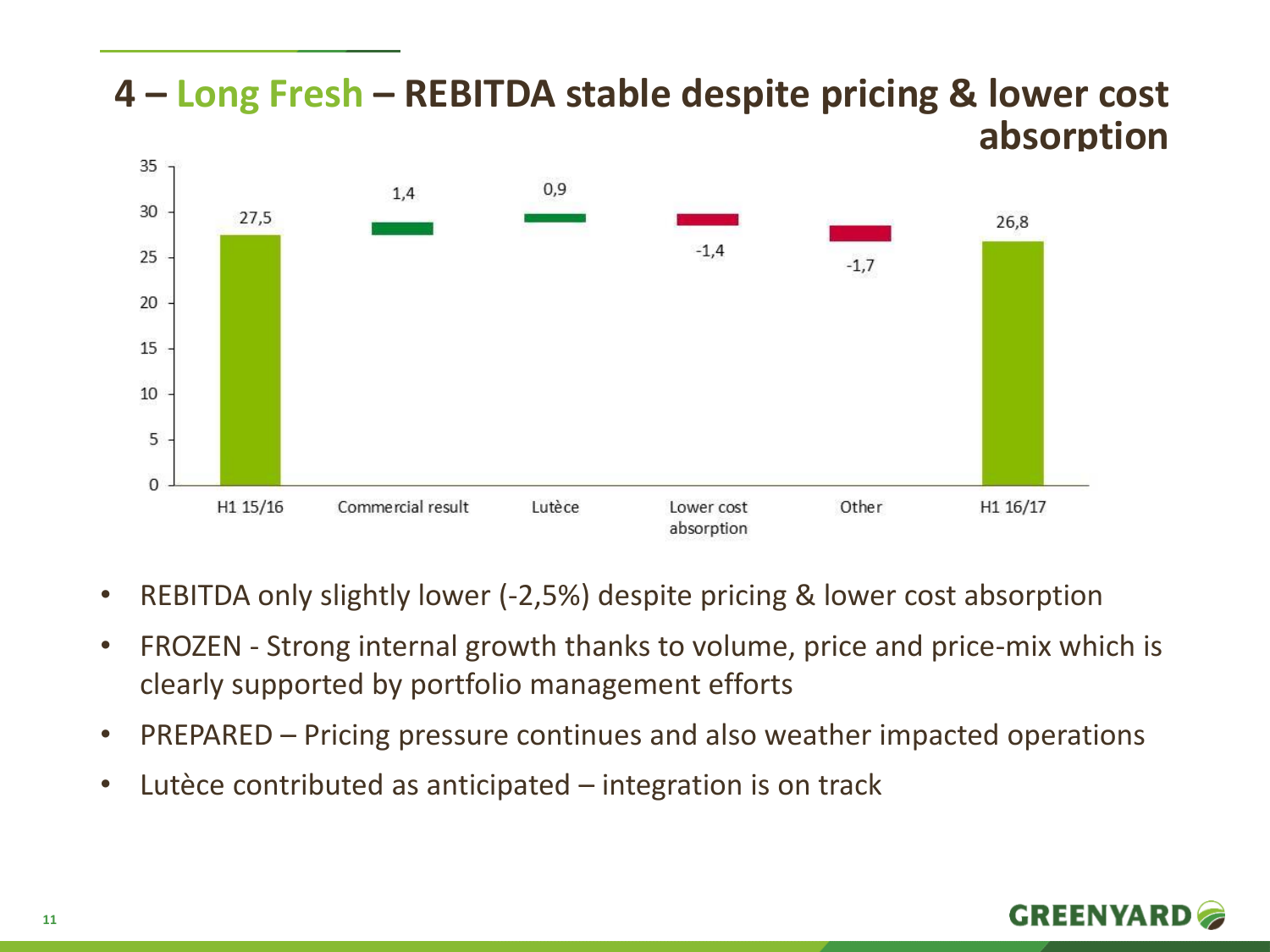#### **5 – Financial result – Interest savings continue**

| $(in \in$ million)              | $H1 15/16*$ | H1 16/17 | YoY    |
|---------------------------------|-------------|----------|--------|
| Interest expenses               | $-20,9$     | $-18,6$  | 2,3    |
| Exchange (gains) / losses & MTM | $-2,3$      | $-5,3$   | $-3,0$ |
| Other financial charges         | $-2,9$      | $-2,9$   | 0,0    |
| Net financial income & costs    | $-26,1$     | $-26.7$  | $-0,6$ |

- Important savings in interest charges of  $\epsilon$  2,3m are the result of lower leverage & improved cash efficiencies (working capital)
- These underlying savings were more than compensated by exchange losses & MTM of € 3,0m. These relate largely to non-cash FX translation losses on intercompany loans in GBP and PLN

\* Like-for-like

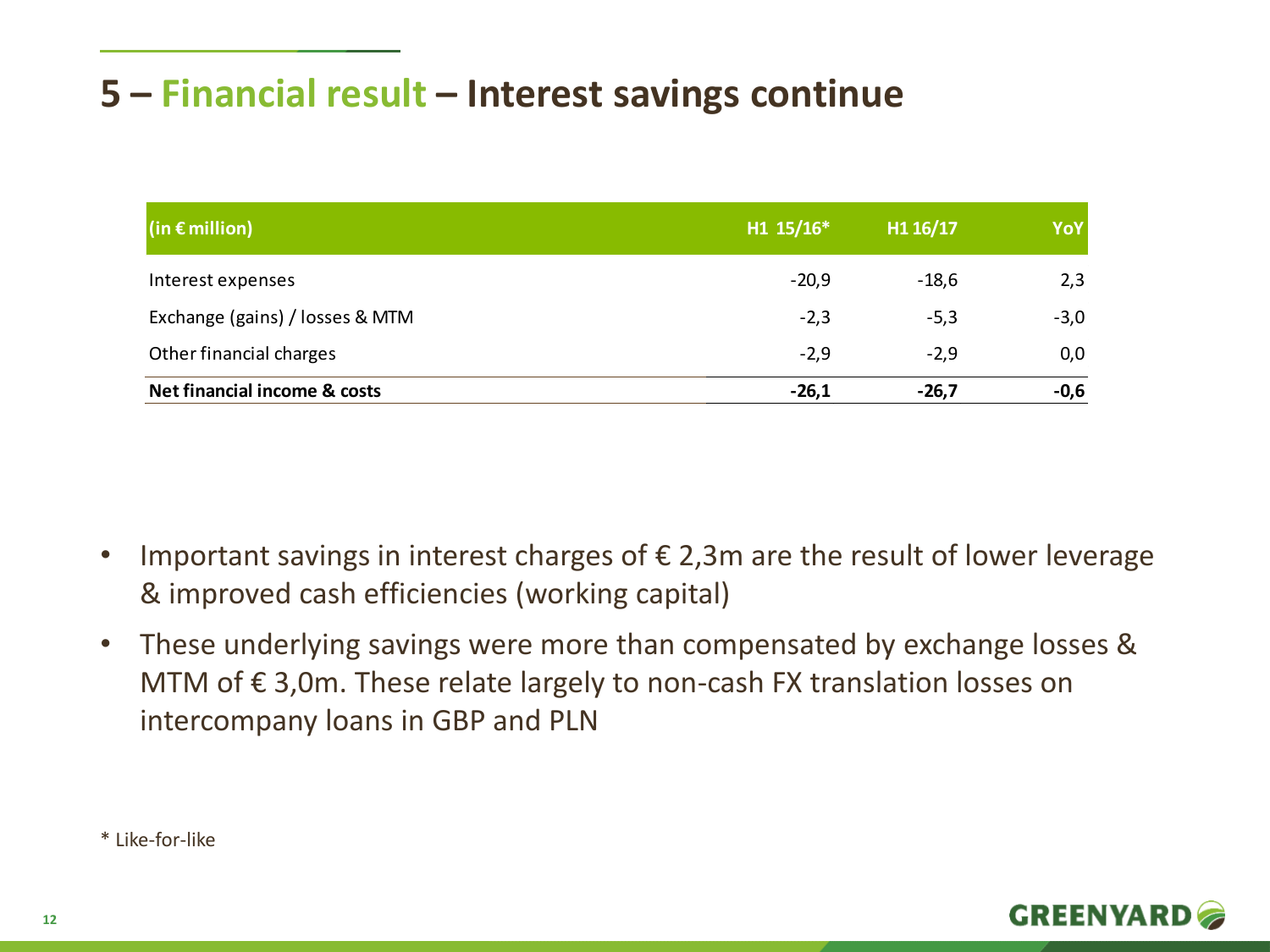#### **5 – Net reported profit**

| $(in \in$ million)            | $H1 15/16*$ | H1 16/17 | YoY    |
|-------------------------------|-------------|----------|--------|
| <b>PBT</b>                    | 5,7         | 12,9     | 7,2    |
| income tax expense / (income) | $-5,8$      | $-6,1$   | $-0,3$ |
| Net profit                    | 0,0         | 6,8      | 6,8    |

- Net reported profit comes in at  $\epsilon$  6,8m, a strong YoY increase due to the consolidation impact of Fresh & Horticulture
- The tax rate of 47,2% exceeds our normalised level, explained by non-tax deductible charges and non-recognition of deferred tax benefits. Reducing our effective tax rate remains a priority for the Group

\* Based on consolidated numbers

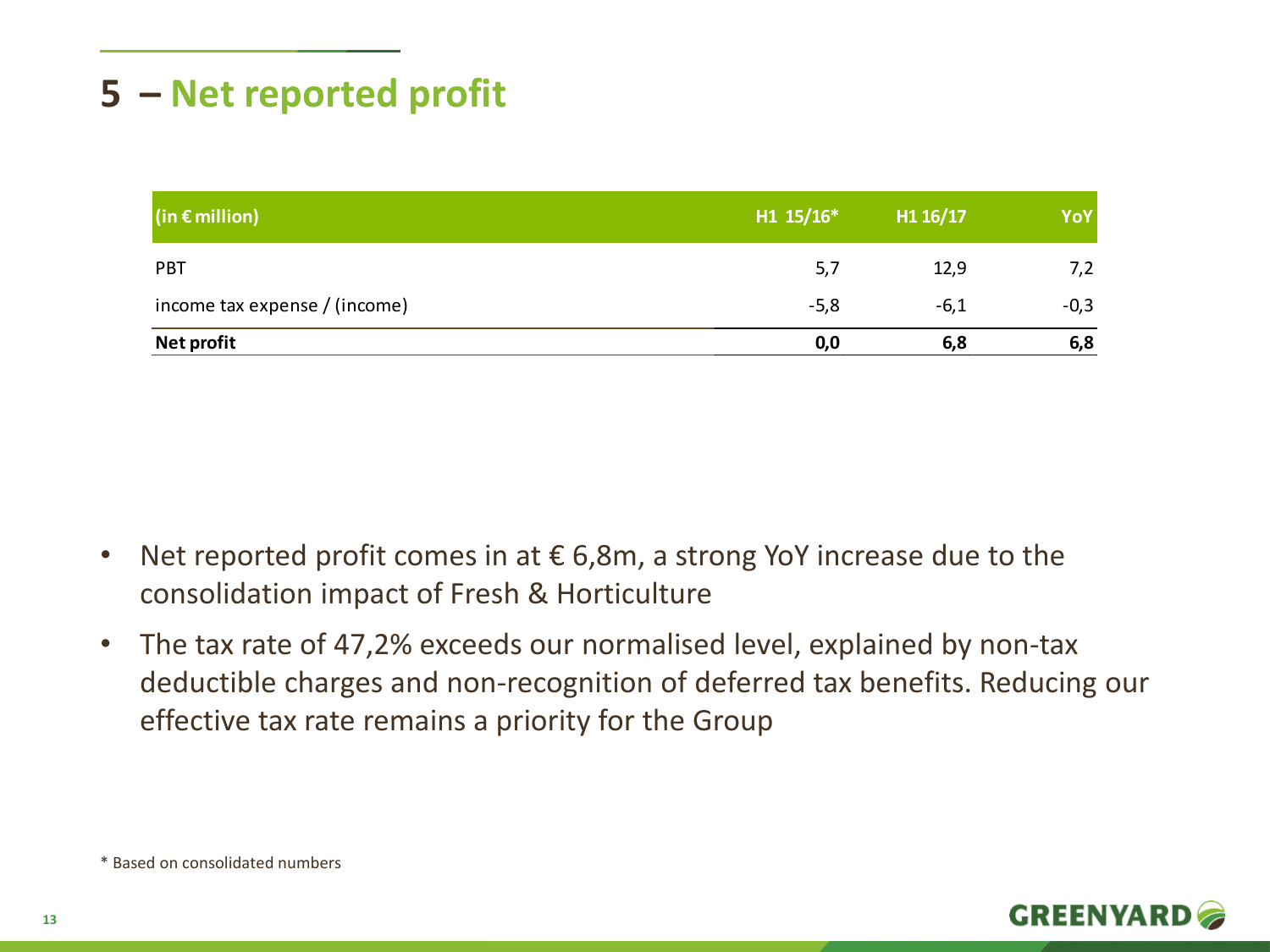#### **6 – CAPEX – Lower YoY due to timing, investments are ongoing**

- CAPEX spending -13,2% YoY to € 21,5 (consolidated numbers) due to phasing of investments:
	- o **Fresh**  strong drop as major projects have some delay and is anticipated to be expensed in H2 – main investments relate to Ben Fresh, ripening as well as capacity increases
	- o **Long Fresh**  decrease in spending due to phasing of investments. By yearend the level of investments is anticipated not to drop YoY as efficiency improvement programs are ongoing
	- o **Horticulture** strong increase but from a low comparison base

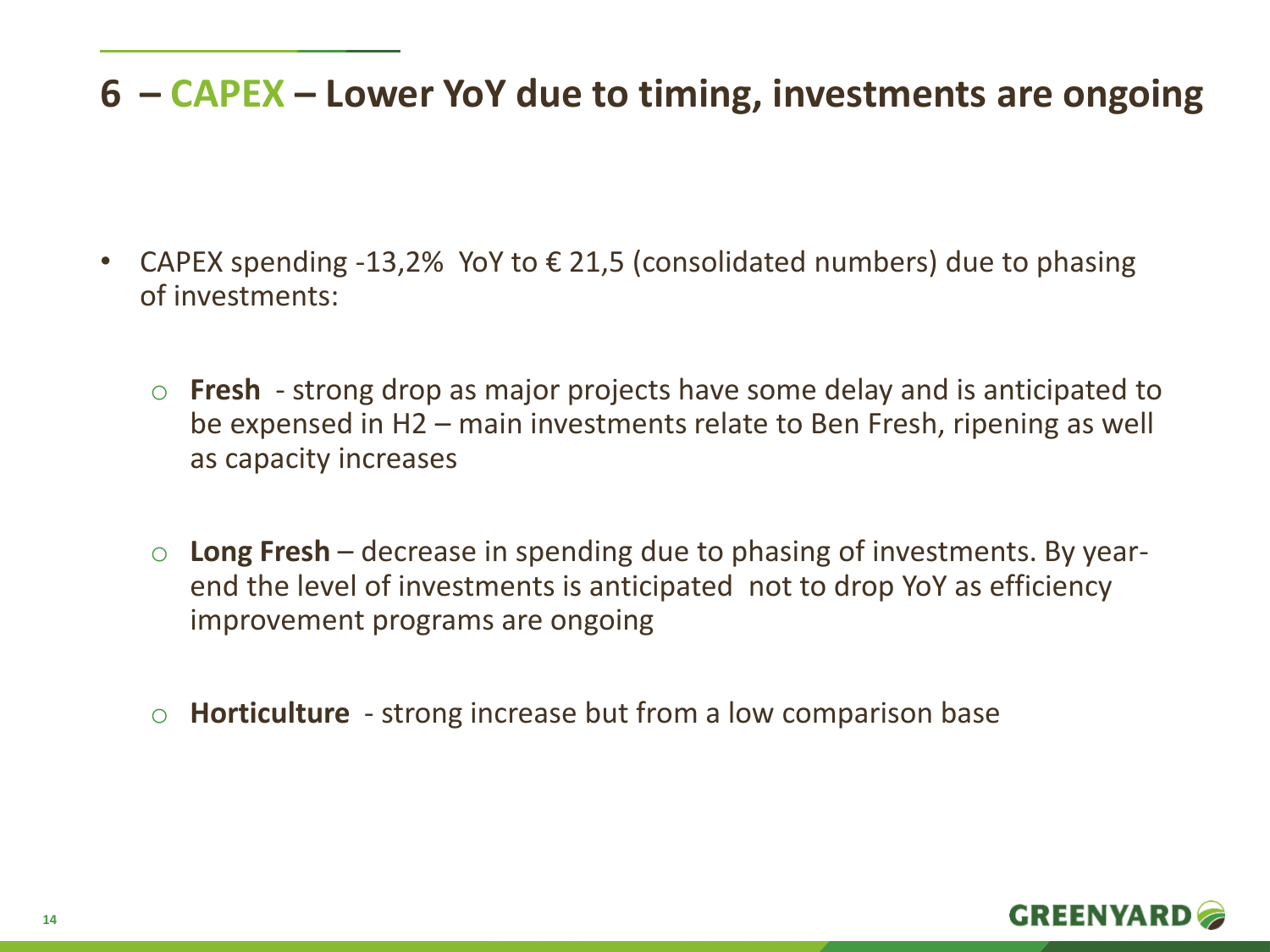#### **7 – Net financial debt – Decline despite M&A & less factoring**



- Net debt decreased by  $\epsilon$  36,5m YoY to  $\epsilon$  379,0m. Compared to year end, the drop amounts to  $\epsilon$  3,9m.
- As a result, leverage dropped to 2,7x, a significant drop vs. H1 15/16 (3,1x) and also a drop vs. FY 15/16 (2,8x)
- Debt reduction was realised despite significant M&A (Lutèce acquisition) and a sizeable drop in our factoring program ( $-\epsilon$  17,5m to  $\epsilon$  341,0m)

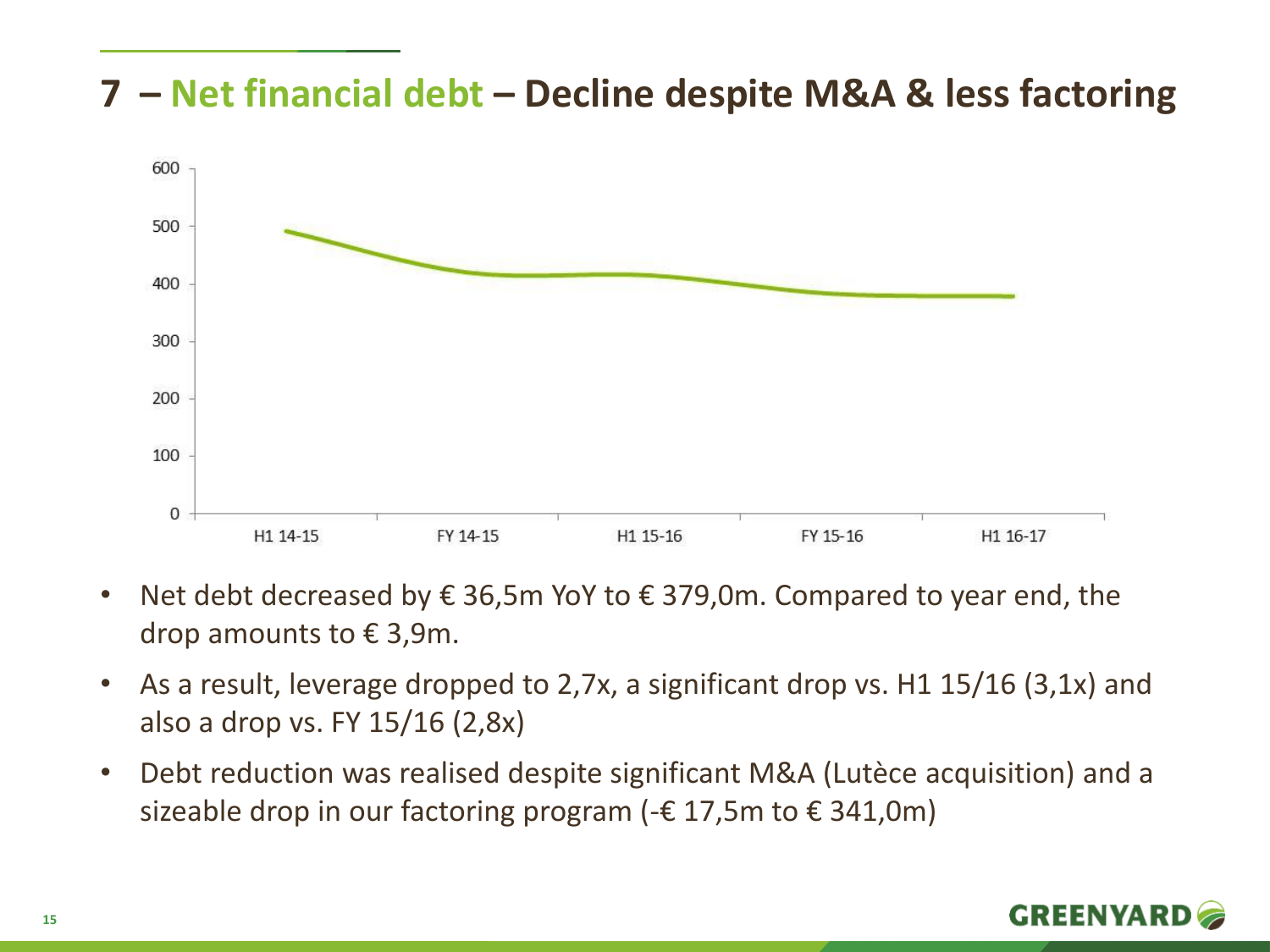#### **8 – Refinancing – On track**

- Greenyard envisages to optimise its financing structure
- Currently this is under investigation
- At the time of the merger, the following guidance was provided:
	- $\circ$  € 12m annual savings
	- o € 18m one-off costs
- We will communicate when more information is available

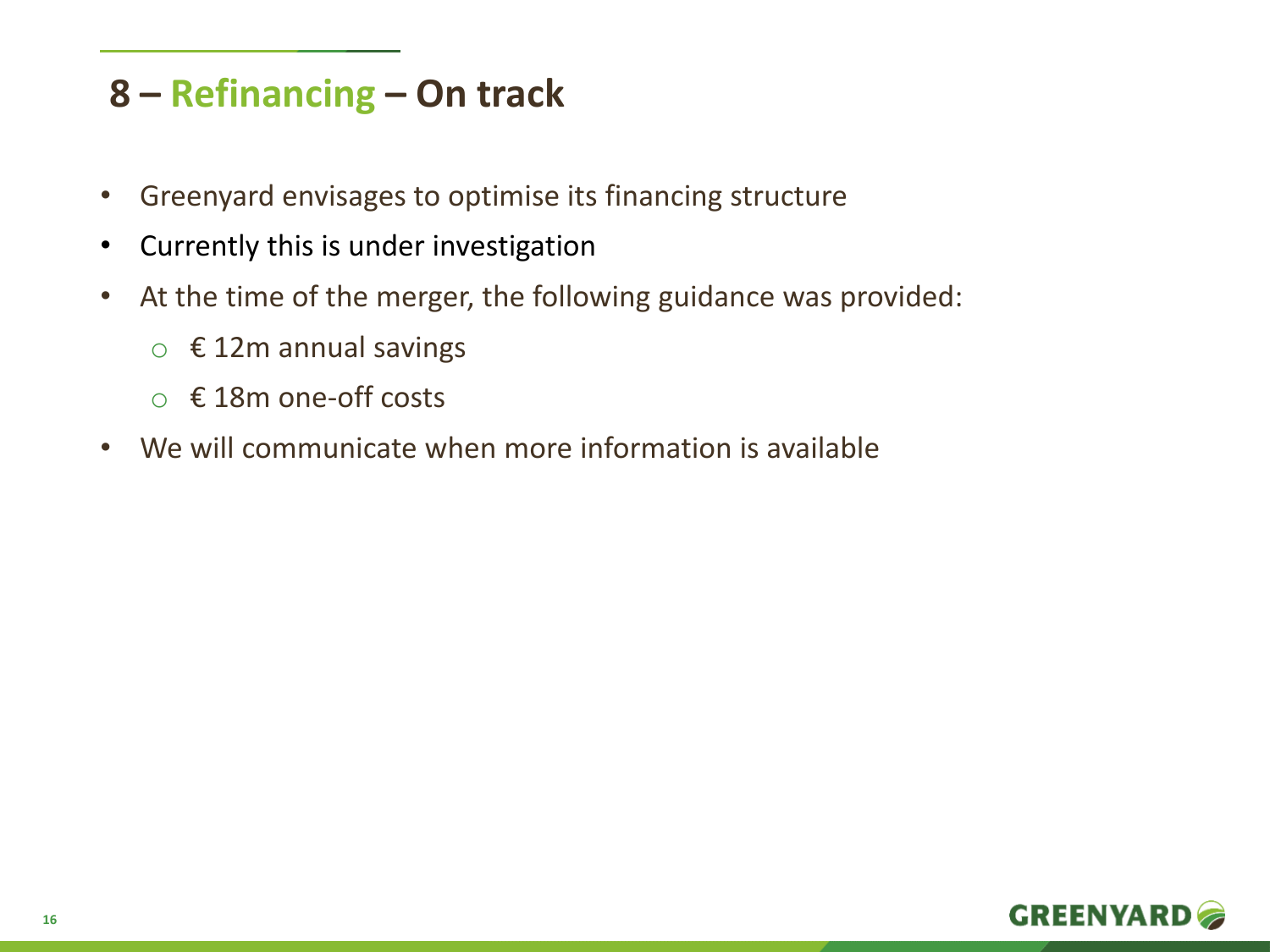#### **9 – Outlook – Gradually progressing towards our targets**

- Strong start of the year for the Group
- For the remainder of the year, focus per segment:
	- o **Fresh** further strengthening integration and sourcing
	- o **Long Fresh**  improve margins & successfully integrate Lutèce
	- o **Horticulture** continue growing via innovation in a profitable way
- We continue working on rolling out our 5 strategic priorities for the group:
	- 1. Mission, Vision, Values 'Greenyard' one identity
	- 2. Drive top line to reach  $\epsilon$  200m sales synergies: Cross selling /Innovation / Category management
	- 3. Cost synergies work on both OPEX & CAPEX
	- 4. Corporate initiatives
	- 5. Talent development
- After a solid start, Greenyard is well positioned to deliver profitable growth and to unlock the synergy potential going forward of the business combination

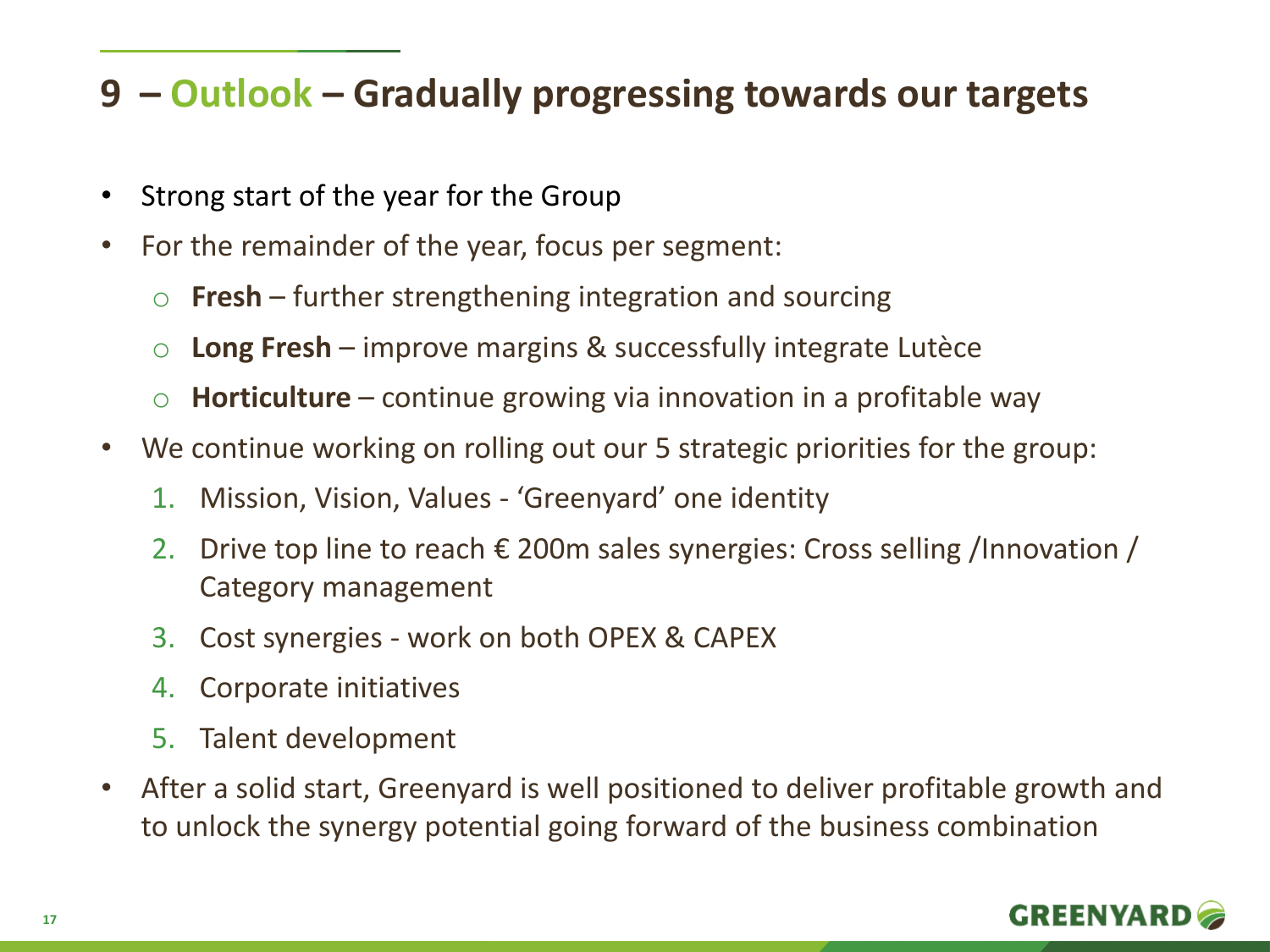#### **Corporate calendar**

#### **Corporate calendar:**

- Q3 trading update February 23, 2017
- FY results June 7, 2017

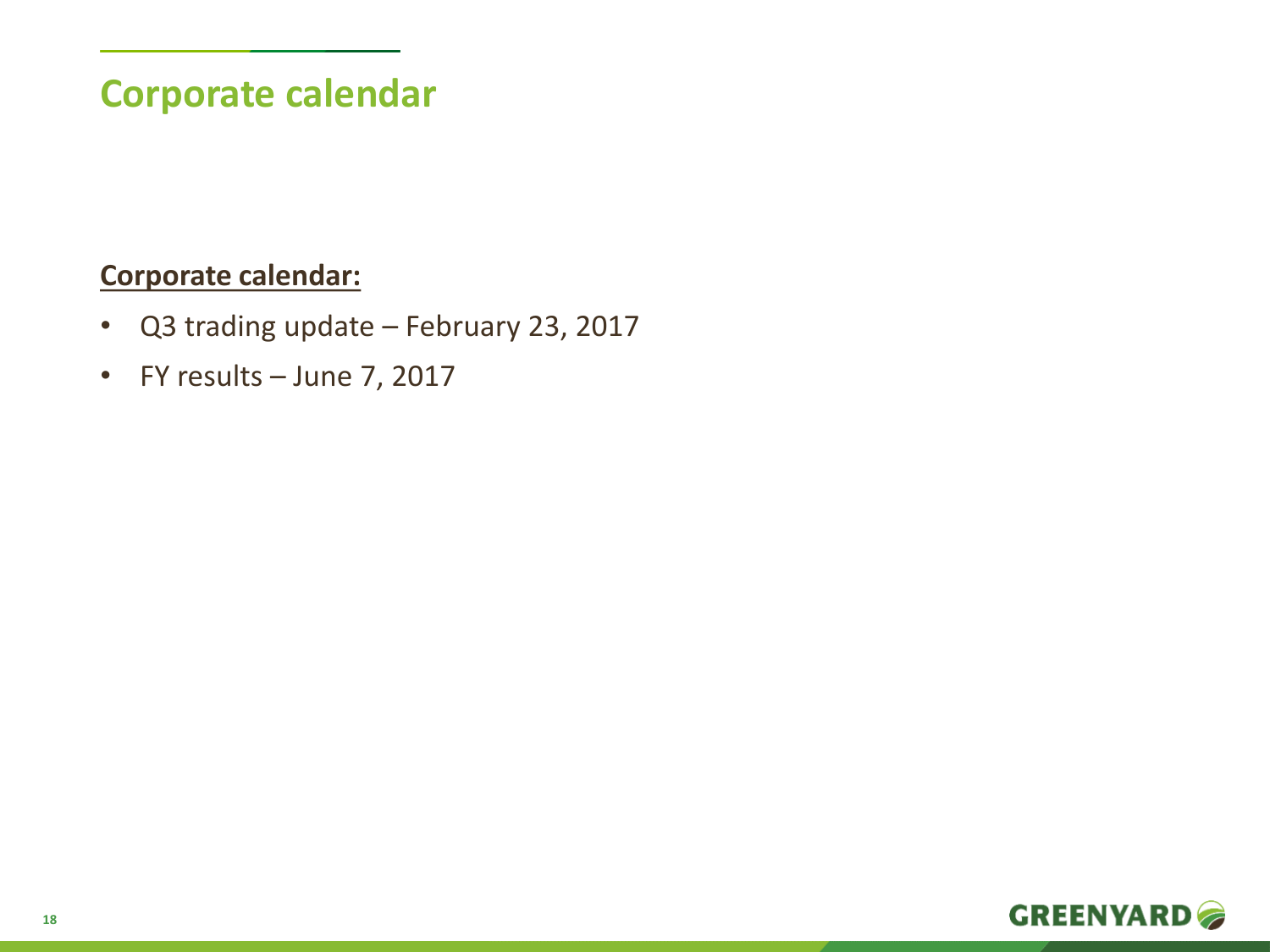

### **Q&A**

For further information: Investor Relations contact kris.kippers@greenyardfoods.com +32 (0)15/32 42 49



for a healthier future